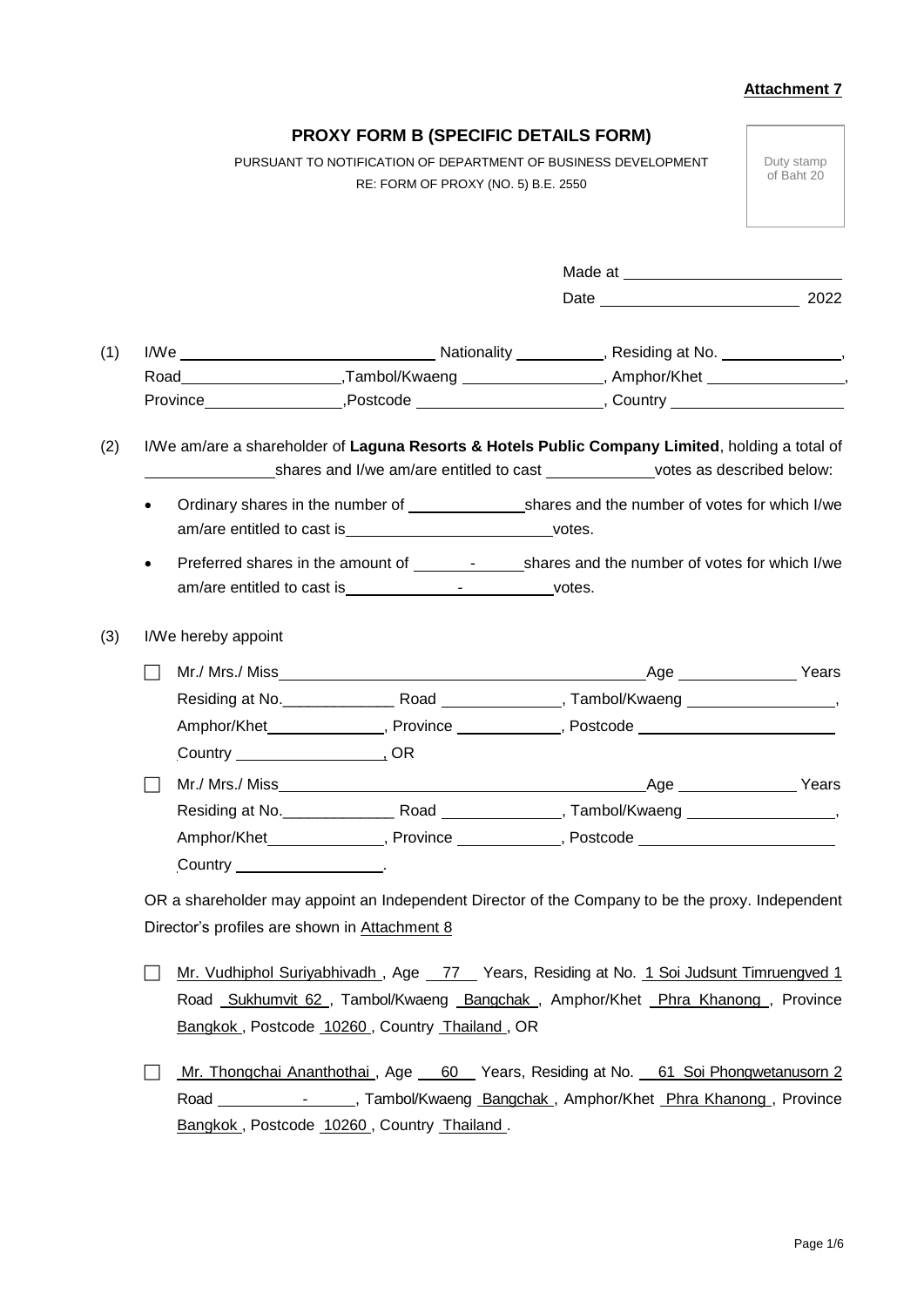either one of them as my/our proxy to attend and vote on my/our behalf at the 2022 Annual General Meeting to be held at 14:30 hrs. on Friday, April 22, 2022 via teleconference through an online electronic application (E-AGM) or on such other date and at such other time and venue as the Meeting may be adjourned or changed to.

(4) I/We hereby authorize the Proxy to vote on my/our behalf in this Meeting as follows:

## **Agenda 1 : To certify the minutes of the 2021 Annual General Meeting**

- $\Box$  (A) The Proxy may consider the matter and vote on my/our behalf, as the Proxy deems appropriate in all respects.
- $\Box$  (B) The Proxy may consider the matter and vote on my/our behalf as follows:  $\square$  Approve  $\square$  Disapprove  $\square$  Abstain

**Agenda 2 : To acknowledge the Company's 2021 business operational report and to approve the Company's audited financial statements for the year ended December 31, 2021 with the auditor's report thereon**

- $\Box$  (A) The Proxy may consider the matter and vote on my/our behalf, as the Proxy deems appropriate in all respects.
- $\Box$  (B) The Proxy may consider the matter and vote on my/our behalf as follows:  $\Box$  Approve  $\Box$  Disapprove  $\Box$  Abstain

## **Agenda 3 : To approve the proposal not to pay a dividend**

- $\Box$  (A) The Proxy may consider the matter and vote on my/our behalf, as the Proxy deems appropriate in all respects.
- $\Box$  (B) The Proxy may consider the matter and vote on my/our behalf as follows:  $\square$  Approve  $\square$  Disapprove  $\square$  Abstain
- **Agenda 4 : Matters relating to directorships of the Company**

**Agenda 4.1 : To approve the election of directors to succeed those who will be retiring on completion of their terms**

- $\Box$  (A) The Proxy may consider the matter and vote on my/our behalf, as the Proxy deems appropriate in all respects.
- $\Box$  (B) The Proxy may consider the matter and vote on my/our behalf as follows:
	- $\Box$  To elect the directors as a group, OR

| $\Box$ Approve | $\Box$ Disapprove | $\Box$ Abstain |
|----------------|-------------------|----------------|
|----------------|-------------------|----------------|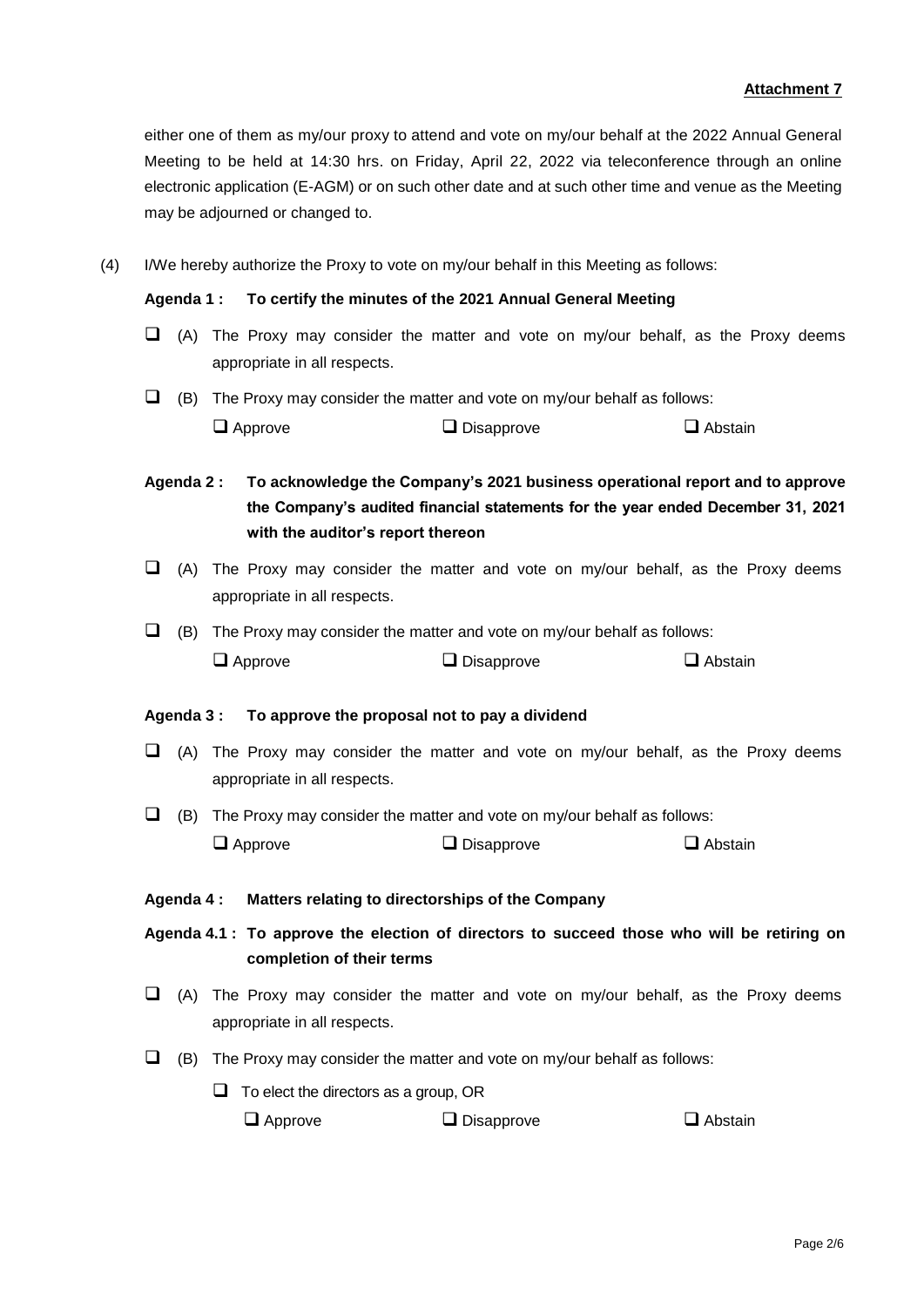$\Box$  To elect each director individually

| 1. Name of director: Dr. Jingjai Hanchanlash |                   |                  |  |
|----------------------------------------------|-------------------|------------------|--|
| $\Box$ Approve                               | $\Box$ Disapprove | $\Box$ Abstain   |  |
| 2. Name of director: Mr. Ho Ren Hua          |                   |                  |  |
| $\Box$ Approve                               | Disapprove        | $\Box$ Abstain   |  |
| 3. Name of director: Mr. Ho KwonCjan         |                   |                  |  |
| $\Box$ Approve                               | <b>Disapprove</b> | <b>□</b> Abstain |  |
| 4. Name of director: Mr. Eddy See Hock Lye   |                   |                  |  |
| l Approve                                    | <b>Disapprove</b> | Abstain          |  |

**Agenda 4.2 : To approve the remuneration for the Board and Directors, Audit, Risk and Corporate Governance Committee, and the Nomination and Remuneration Committee**

- $\Box$  (A) The Proxy may consider the matter and vote on my/our behalf, as the Proxy deems appropriate in all respects.
- $\Box$  (B) The Proxy may consider the matter and vote on my/our behalf as follows:

| $\Box$ Approve | $\Box$ Disapprove | $\Box$ Abstain |
|----------------|-------------------|----------------|
|                |                   |                |

- **Agenda 5 : To approve the appointment of an auditor and determination of its remuneration for the year 2022**
- $\Box$  (A) The Proxy may consider the matter and vote on my/our behalf, as the Proxy deems appropriate in all respects.
- $\Box$  (B) The Proxy may consider the matter and vote on my/our behalf as follows:  $\Box$  Approve  $\Box$  Disapprove  $\Box$  Abstain

## **Agenda 6 : To consider any other appropriate business, if any**

- $\Box$  (A) The Proxy may consider the matters and vote on my/our behalf, as the Proxy deems appropriate in all respects.
- $\Box$  (B) The Proxy may consider the matters and vote on my/our behalf as follows:  $\Box$  Approve  $\Box$  Disapprove  $\Box$  Abstain
- (5) Any vote cast by the Proxy which is contradictory to the voting specified in this proxy form will be deemed incorrect and not be counted as my/our votes as shareholders.
- (6) If I/we did not specify my/our intention to vote on any agenda item, or the intention is not clearly specified, or if there is an agenda item considered at the Meeting other than those specified above,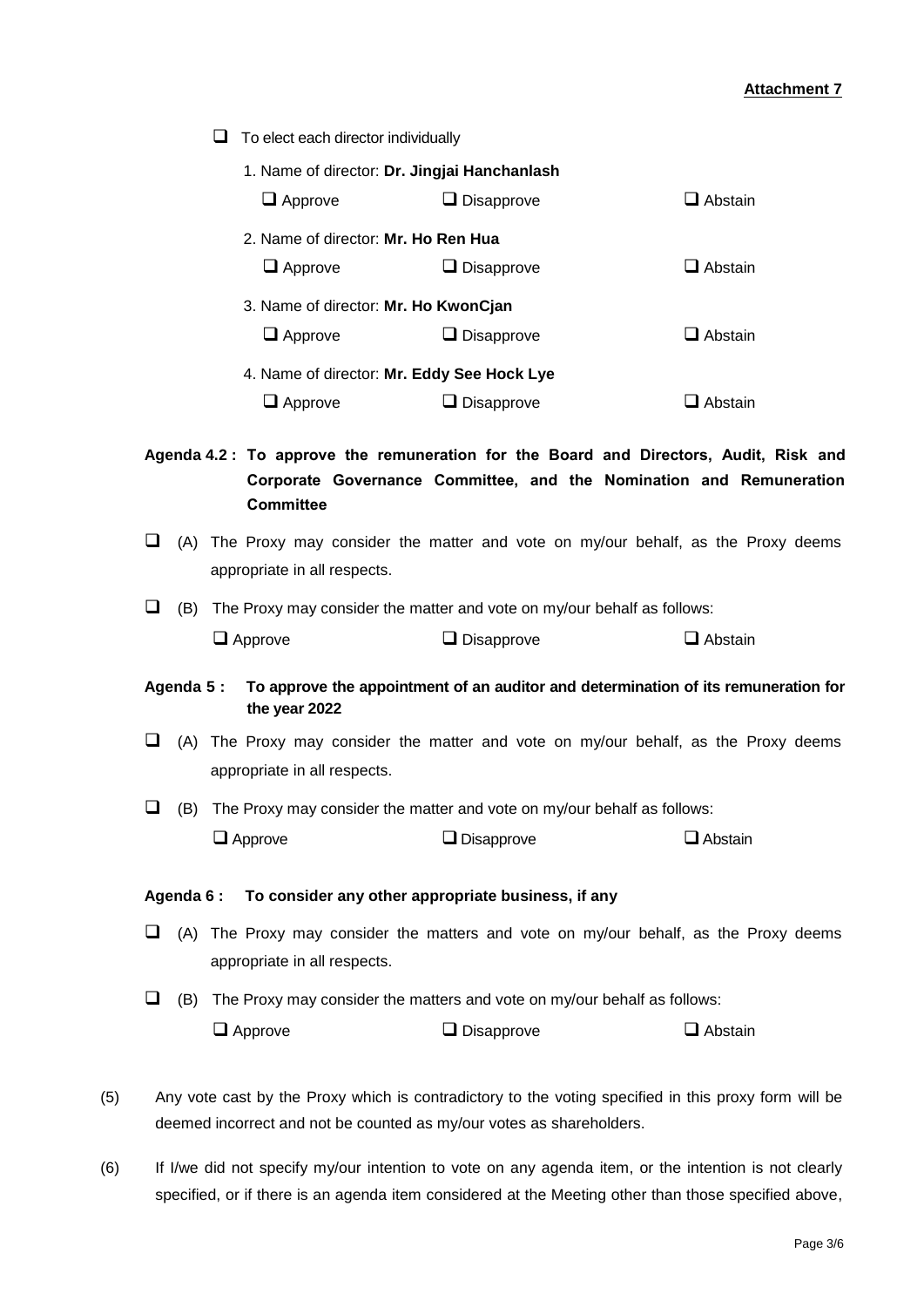or if there is any change or amendment to any facts, the Proxy is authorized to consider the matters and vote on my/our behalf as the Proxy deems appropriate in all respects.

Any act performed by the Proxy at the Meeting shall be deemed to have been done by me/us in all respects except for a vote of the Proxy which is not in accordance with this Proxy Form.



#### **Note:**

- 1. A shareholder appointing a Proxy must authorize only one proxy to attend the Meeting and vote on his/her behalf. A shareholder may not split his/her votes to more than one proxy.
- 2. For the agenda item relating to the election of directors, the shareholder may elect the directors as a group or elect each director individually.
- 3. If there are agenda items other than those specified above, the shareholder may use the annex to the Proxy Form (Form B) attached.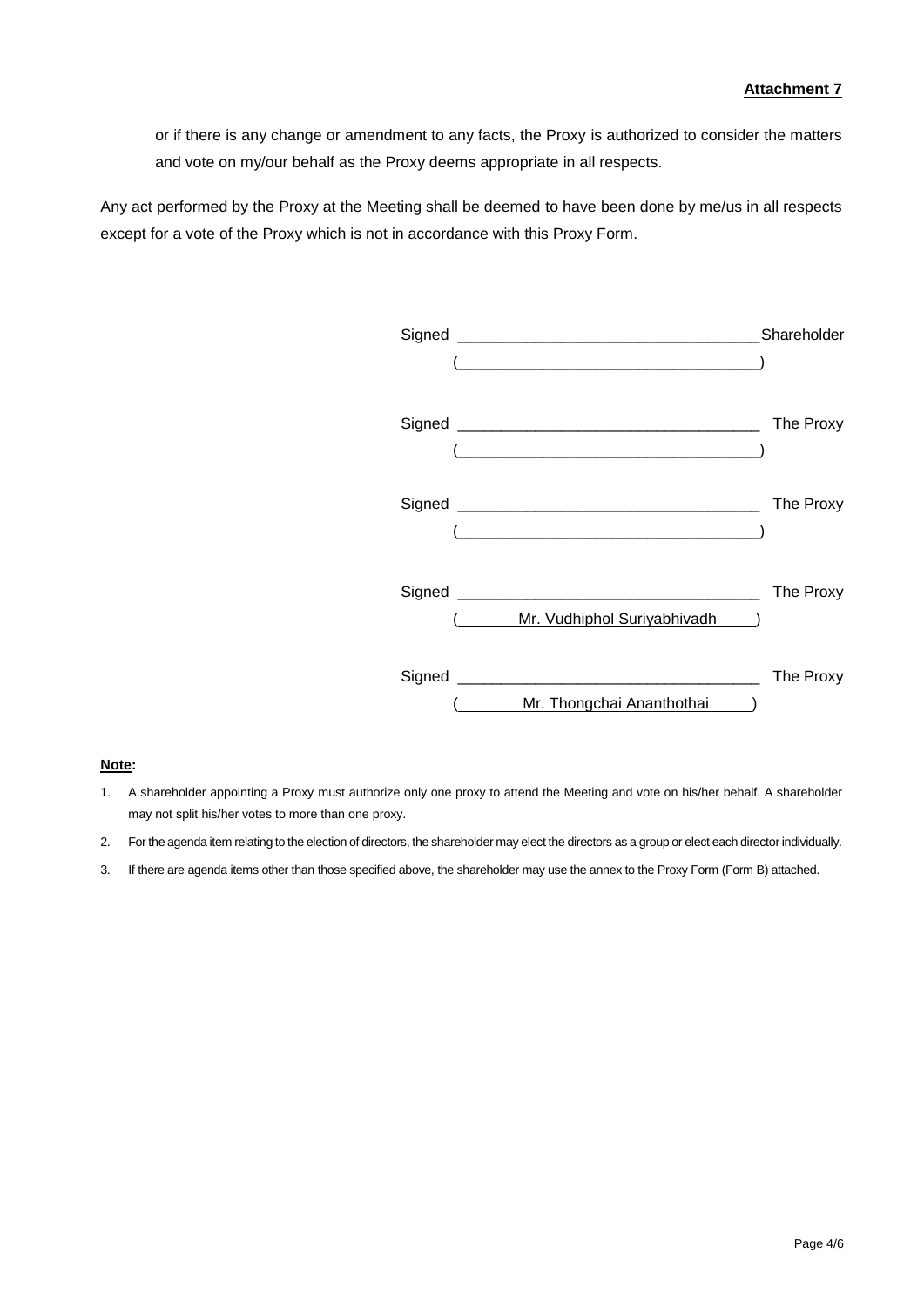# **ANNEX TO PROXY FORM B**

## Granting of power to a proxy of a shareholder of **Laguna Resorts & Hotels Public Company Limited**

The 2022 Annual General Meeting is scheduled to be held at 14:30 hrs. on Friday, April 22, 2022 via teleconference through an online electronic application (E-AGM) or on such other date and at such other venue and time as the Meeting may be adjourned or changed to.

| $\Box$ |     | all respects.                                                             | (A) The Proxy may consider the matters and vote on our behalf, as the Proxy deems appropriate in |                |
|--------|-----|---------------------------------------------------------------------------|--------------------------------------------------------------------------------------------------|----------------|
| ❏      |     | (B) The Proxy may consider the matters and vote on our behalf as follows: |                                                                                                  |                |
|        |     | $\Box$ Approve                                                            | $\Box$ Disapprove                                                                                | $\Box$ Abstain |
|        |     |                                                                           |                                                                                                  |                |
| ❏      |     | all respects.                                                             | (A) The Proxy may consider the matters and vote on our behalf, as the Proxy deems appropriate in |                |
| ❏      |     | (B) The Proxy may consider the matters and vote on our behalf as follows: |                                                                                                  |                |
|        |     | $\Box$ Approve                                                            | $\Box$ Disapprove                                                                                | $\Box$ Abstain |
|        |     |                                                                           |                                                                                                  |                |
| ❏      |     |                                                                           | (A) The Proxy may consider the matters and vote on our behalf, as the Proxy deems appropriate in |                |
|        |     | all respects.                                                             |                                                                                                  |                |
| $\Box$ |     | (B) The Proxy may consider the matters and vote on our behalf as follows: |                                                                                                  |                |
|        |     | $\Box$ Approve                                                            | $\Box$ Disapprove                                                                                | $\Box$ Abstain |
|        |     |                                                                           |                                                                                                  |                |
| $\Box$ |     |                                                                           | (A) The Proxy may consider the matters and vote on our behalf, as the Proxy deems appropriate in |                |
|        |     |                                                                           |                                                                                                  |                |
|        |     | all respects.                                                             |                                                                                                  |                |
| □      | (B) | The Proxy may consider the matters and vote on our behalf as follows:     |                                                                                                  |                |
|        |     | $\Box$ Approve                                                            | $\Box$ Disapprove                                                                                | $\Box$ Abstain |